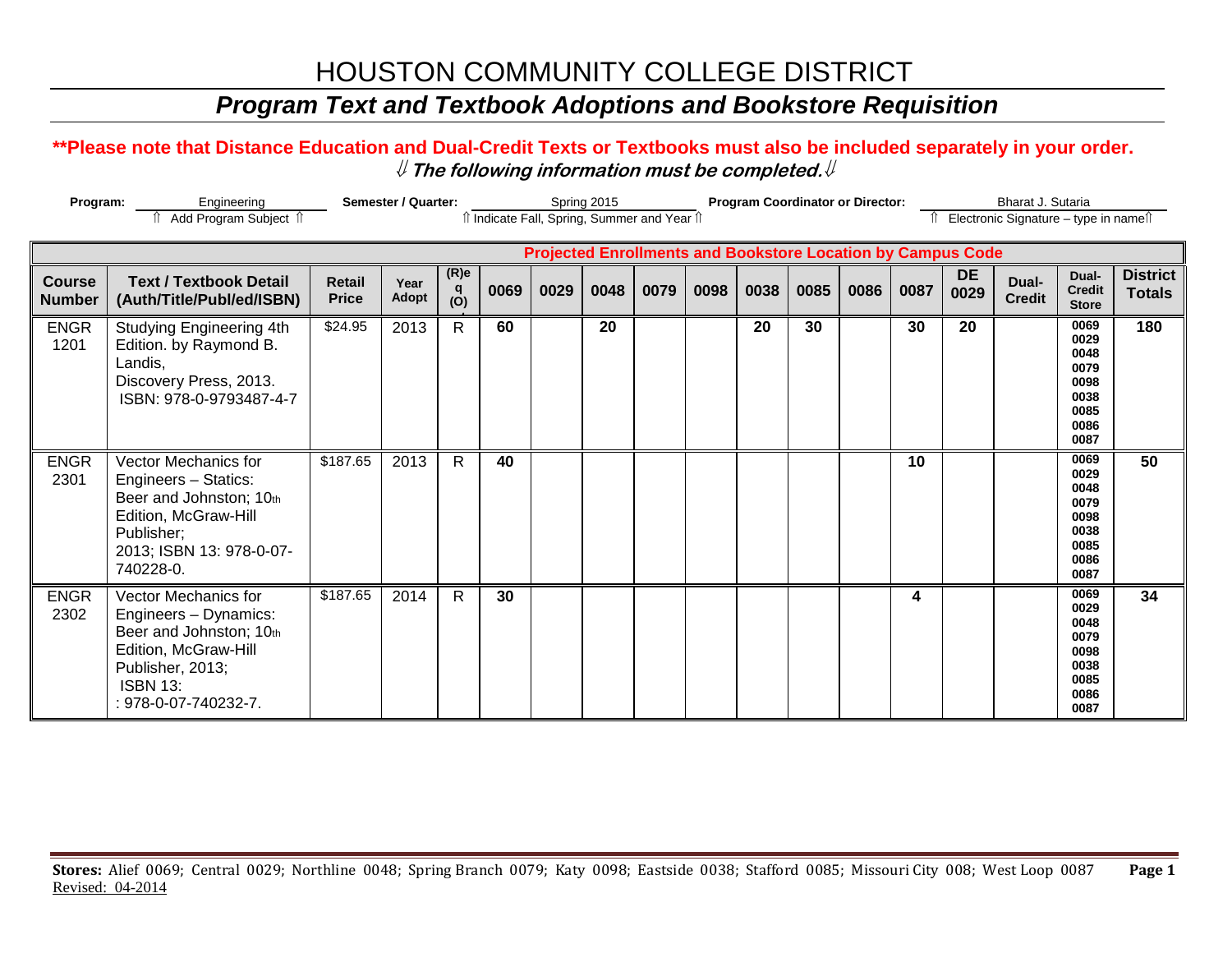# HOUSTON COMMUNITY COLLEGE DISTRICT

# *Program Text and Textbook Adoptions and Bookstore Requisition*

| **Please note that Distance Education and Dual-Credit Texts or Textbooks must also be included separately in your order. |                                                                                                                                                                                                                                                        |                               |               |                      |      |      |      |      |      |      |                                                                    |      |      |                   |                        |                                                                      |                                  |
|--------------------------------------------------------------------------------------------------------------------------|--------------------------------------------------------------------------------------------------------------------------------------------------------------------------------------------------------------------------------------------------------|-------------------------------|---------------|----------------------|------|------|------|------|------|------|--------------------------------------------------------------------|------|------|-------------------|------------------------|----------------------------------------------------------------------|----------------------------------|
| <b>ENGR</b><br>2304                                                                                                      | Introduction To MATLAB<br>For Engineers: 3rd Edition;<br>William J. Palm III, Mc<br>Graw-Hill 2010<br>ISBN 13: 978-0073534879                                                                                                                          | \$93.00                       | 2012          | R.                   | 25   |      |      |      |      |      |                                                                    |      |      |                   |                        | 0069<br>0029<br>0048<br>0079<br>0098<br>0038<br>0085<br>0086<br>0087 | 25                               |
|                                                                                                                          | $\#$ The following information must be completed. $\#$                                                                                                                                                                                                 |                               |               |                      |      |      |      |      |      |      |                                                                    |      |      |                   |                        |                                                                      |                                  |
|                                                                                                                          | Semester / Quarter:<br><b>Program Coordinator or Director:</b><br><b>Bharat J Sutaria</b><br>Spring 2015<br>Engineering<br>Program:<br>î Add Program Subiect î<br>î Indicate Fall, Spring, Summer and Year î<br>Î Electronic Signature – type in nameî |                               |               |                      |      |      |      |      |      |      |                                                                    |      |      |                   |                        |                                                                      |                                  |
|                                                                                                                          |                                                                                                                                                                                                                                                        |                               |               |                      |      |      |      |      |      |      | <b>Projected Enrollments and Bookstore Location by Campus Code</b> |      |      |                   |                        |                                                                      |                                  |
| <b>Course</b><br><b>Number</b>                                                                                           | <b>Text / Textbook Detail</b><br>(Auth/Title/Publ/ed/ISBN)                                                                                                                                                                                             | <b>Retail</b><br><b>Price</b> | Year<br>Adopt | $(R)$ eq<br>$(O)$ pt | 0069 | 0029 | 0048 | 0079 | 0098 | 0038 | 0085                                                               | 0086 | 0087 | <b>DE</b><br>0029 | Dual-<br><b>Credit</b> | Dual-<br><b>Credit</b><br><b>Store</b>                               | <b>District</b><br><b>Totals</b> |
| <b>ENGR</b><br>2304                                                                                                      | Spreadsheet Tools for                                                                                                                                                                                                                                  | \$98.65                       |               |                      |      |      |      |      |      |      |                                                                    |      |      |                   |                        |                                                                      |                                  |
|                                                                                                                          | <b>Engineers using Excel</b><br>2007, $3rd$<br>Edition; Byron S. Gottfried,<br>Mc Graw-Hill 2009<br>ISBN-13: 978-0072971842<br>ISBN-10: 0072971843                                                                                                     |                               | 2012          | R.                   | 25   |      |      |      |      |      |                                                                    |      |      |                   |                        | 0069<br>0029<br>0048<br>0079<br>0098<br>0038<br>0085<br>0086<br>0087 | 25                               |